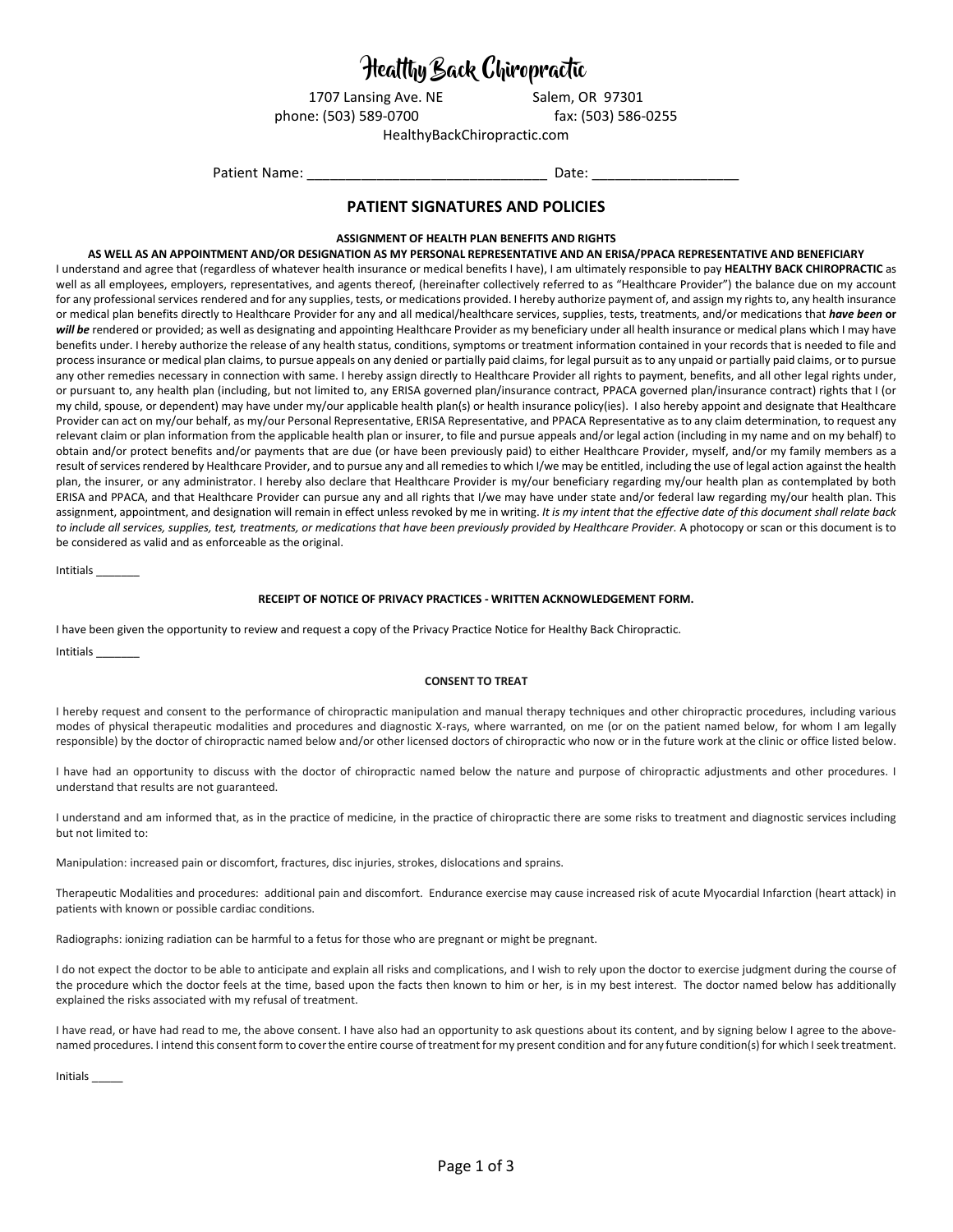## Healthy Back Chiropractic

1707 Lansing Ave. NE Salem, OR 97301

phone: (503) 589-0700 fax: (503) 586-0255

HealthyBackChiropractic.com

Patient Name: The Contract of the Contract of Date:

### **OFFICE/PATIENT AGREEMENTS**

It has been our experience, caring for thousands of patients over the last 10+ years, that those who agree to and understand the following agreements can benefit the most from their care in our office, helping save you time and money.

Your Consistency of Visits: Our recommendations for your care are customized to your health goals and your body's needs. You need to keep the recommended number of visits consistent in order to get the best results:

- Meet all your appointments (arrange your activities so you can do this)
- Call us with any emergencies so we can reschedule you
- Ensure that the prescribed number of visits occur for each treatment period
- Come in for care even when you have "the bug"
- Choose an alternate day of the week to make up missed visits
- If you go on vacation, you need to let us know, and increase your visit frequency before and after the vacation in order to maintain your prescribed number of visits

**Missed Visits:** In the event you are unable to make your scheduled appointment we kindly ask you give 24 hours notification when possible. We reserve the right to bill a \$42.00 missed appointment fee when notification is not made. If you chronically miss or fail to give notice for cancellations, we reserve the right to suspend treatment privileges.

**Re-Examinations:** In order to monitor your progress, you will receive a re-examination about every three weeks where you will be with one of our health professionals and review your progress since your last examination. New injuries may also require an exam.

**Adjusting Area:** After completing your daily progress, you will go back to the treatment area unless you are scheduled for a re-examination.

**Special Visits:** These visits are anything other than your regular chiropractic adjustments, physical rehabilitation. We do our best to keep your waiting in our office to a minimum; however, we need your help to continue this goal: Please be punctual for these visits.

If you desire to schedule a special non emergency visit such as a nutritional consultation or other special visit, we ask you give us at least one visit notice in advance.

**New Symptoms or Flare Up:** If you experienced any new symptoms or change of health you need to let us know immediately before your next visit.

**Symptom Changes:** As we balance your body, just like a new exercise program, you may experience some soreness, this may happen anytime during your care in our office. If this occurs simply inform us when you come in and we can discuss this with you.

Return of Supplements or Supplies: Only unopened and like-new supplements and supplies will be accepted as a return. There is a 10% restocking fee for all returned items. Items will only be accepted for return within 30 days of purchase.

**Upsets:** If you ever have any questions or concerns of any fashion concerning your care in our office, please talk to a staff member immediately so we can answer your questions and help you.

I fully understand and accept these policies.

Initials \_\_\_\_\_

#### **PAYMENT(S) POLICY**

Payment for Services Rendered: I understand that I am liable for all fees associated with services rendered to me. Full payment is due at the time of service, unless prior arrangements are made. I agree to pay any and all deductibles, co-insurances, co-payments and/or services deemed non-covered by my insurance carrier.

**Accurate Information:** Correct and current information is the responsibility of the patient. Accurate and complete information regarding health history, mailing address, health insurance and billing information are needed. It is the responsibility of the patient to alert Healthy Back Chiropractic if information changes. It is also the patient's responsibility to cooperate with insurance companies as they request information, in a timely manner.

**Returned Checks or Payments:** If a check or electronic payment is returned to us, your account will be charged a \$25.00 fee.

**Missed Payment Plan Payments:** If a payment plan payment is not received by the office within 5 days of the agreed upon due date, a \$15 fee will charged to your account.

Payment of Bills: We will expect you to honor the financial agreement you make with our office; If you find that you cannot fulfill the agreement you have made with us, you need to go to the front desk, and tell one of our staff so that we can discuss with you new arrangements to be made. Methods of payment are Visa, Master Card, Cash, Check and Cash Plans.